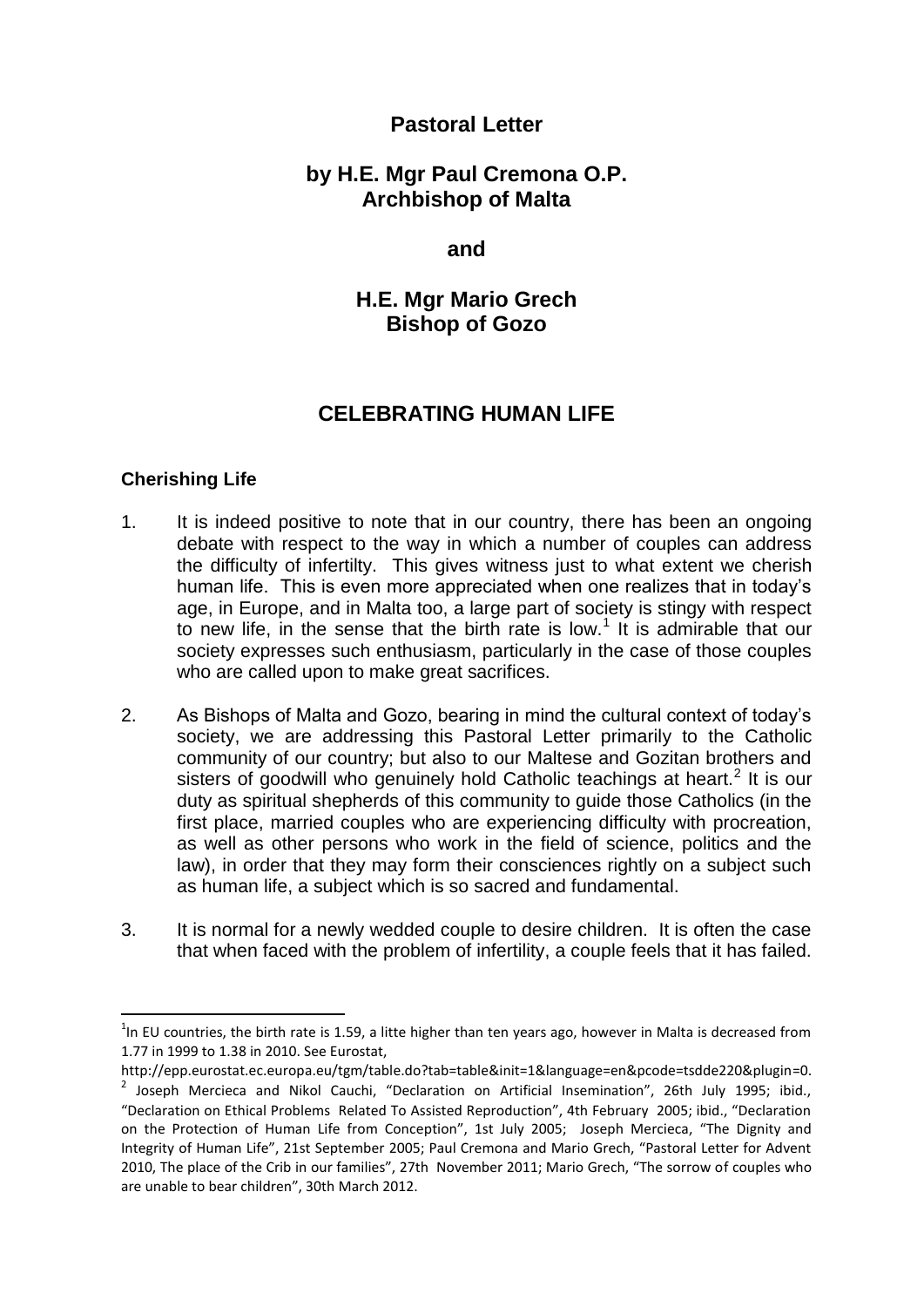This sense of failure is aggravated if this condition arises as a consequence of certain choices which the couple would have made in the past.

4. As Bishops, we empathize with these couples and we wish to remind them that the fact that they are childless does not mean that their mission as a married couple has been unsuccessful. We all know of couples who, in spite of being childless, have proved to be worthy in other areas of their lives. Yet this does not resolve their great desire to communicate their love by becoming parents. For this reason, we appeal to men of science to carry on with their research, leading them to seek solutions which are ethically and morally good, in order that these married couples may fulfill their genuine and valid desire to become parents. In our appeal, we are reiterating that which His Holiness Pope Benedict XVI stated a few months ago while he was addressing scientists gathered to discuss the diagnosis and treatment of infertility. While praising the intellectual honesty of the scientists who seek truth, he also felt the need to make the following observation: "Scientism and the logic of profit seem effectively to dominate the field of infertility and human procreation today, even to the point of limiting many other areas of research"<sup>3</sup>

### **YES to Life**

- 5. The Church is the Institution which favours life more than any other institution in the world. It insists that the value of human life must remain untarnished and the Church defends it from the very moment of conception, always striving to bring to light the unique dignity of the human being. This is in accordance with the will of God, who alone is the Lord of life. The Church recognizes that human life is not a 'product' which may be fashioned, built, used and brushed aside.<sup>4</sup> The Church teaches that no one can "use" a person, at whatever stage of his development, right from the first moment of his existence until the moment of his natural death, whatever his condition. If this fundamental respect is over-looked, science becomes man's enemy. The Church is fully aware of her duty to defend those who are vulnerable and to give a voice to the voiceless. The Church strongly reiterates its 'yes' to life, particularly when life is at it's weakest point, such as when a person's development is in its early stages.
- 6. It is in this light that the Church, bearing in mind the principles of natural reason, and confirmed by Revelation, has always insisted upon the fact that science is to be at the authentic service of humanity. Scientific development must progress within such limits which ensure that fundamental respect towards the person is never lacking, otherwise it becomes an enemy of the human being.

1

 $3$  Benedict XVI, Address to the General Assembly of the Pontifical Academy for Life, 25th February 2012, par. 2. [http://www.vatican.va/holy\\_father/benedict\\_xvi/speeches/2012/february/documents/hf\\_ben-](http://www.vatican.va/holy_father/benedict_xvi/speeches/2012/february/documents/hf_ben-xvi_spe_20120225_acdlife_en.html)

[xvi\\_spe\\_20120225\\_acdlife\\_en.html.](http://www.vatican.va/holy_father/benedict_xvi/speeches/2012/february/documents/hf_ben-xvi_spe_20120225_acdlife_en.html) 

 $<sup>4</sup>$  Ibid. par. 5.</sup>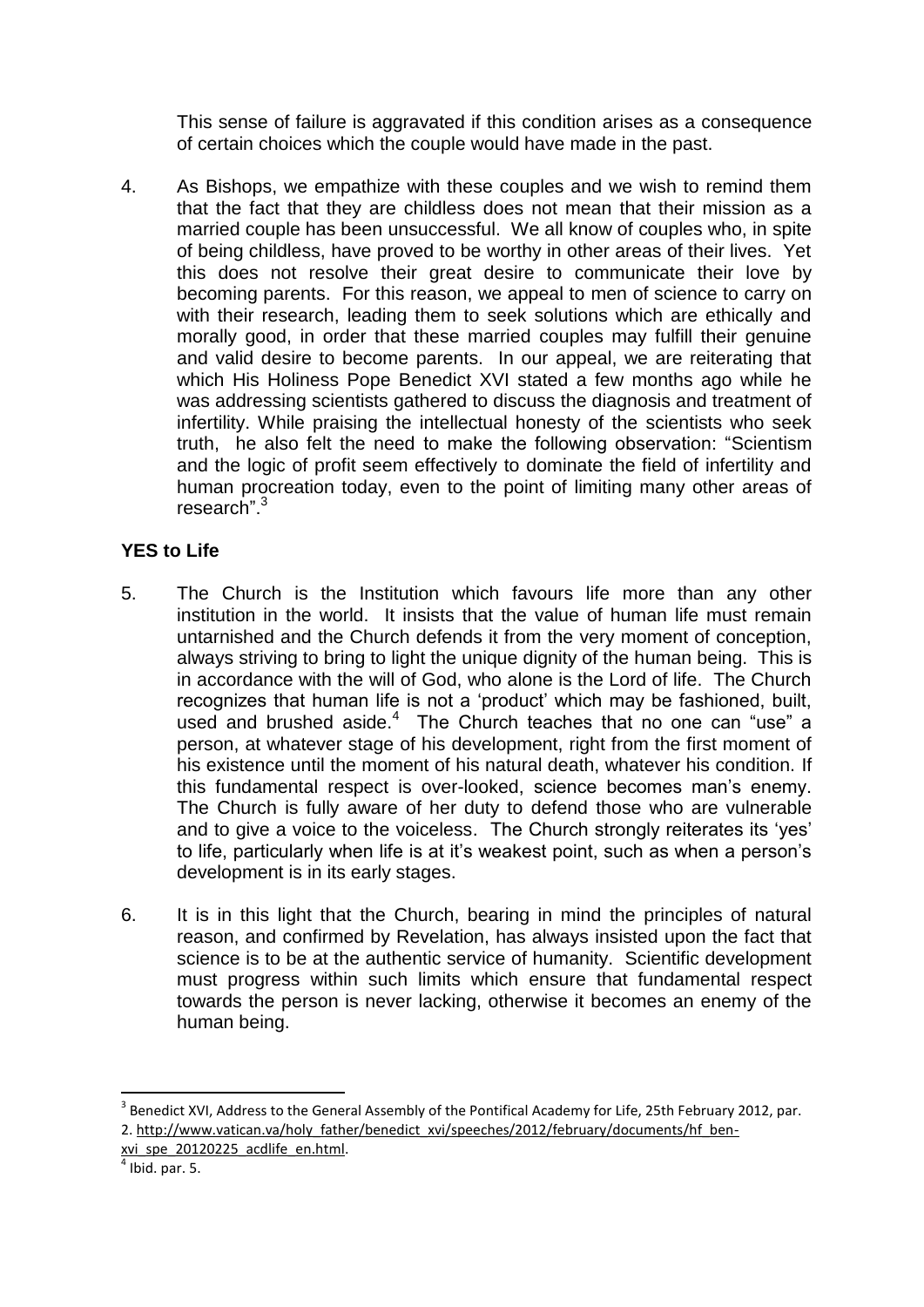- 7. The Church has always taught that authentic service to humanity and the protection and promotion of his dignity cannot be guaranteed unless one abides by the principles of truth about mankind. This is explained very clearly by Pope Benedict XVI in his encyclical *Caritas in veritate*. In fact, the Church has always taken loving initiatives (*Caritas*) in favour of mankind in the light of the truth about the human person. Charity and truth go hand in hand; it is truth which ensures authentic charity.
- 8. The Church has the right and duty to proclaim its moral judgment upon research and upon technical methods used for human reproduction. By so doing, she is in no way interfering in the scientific field; rather she is fulfilling her mission of bringing to the attention of one and all, the ethical and social responsibilities which arise from any action taken in respect of human beings.

### **The Truth protects Life**

 $\overline{a}$ 

- 9. What is the ethical truth regarding *in vitro* fertilization (IVF) which the Catholic Church, out of love for mankind, and together with all its members, has the duty to proclaim as part of its mission?
- 10. According to the teachings of the Church, any medical methods which are used to cure infertility should be based upon a profound respect for the following three fundamental values:
	- a. **The value of life and the physical integrity of every person.** This must be protected from the very moment of conception until the moment of natural death of the human person, more so when the person is in a vulnerable state. Any form of discrimination with respect to different stages of life cannot be justified and must be upheld like any other form of discrimination.<sup>5</sup> "From conception, a life is begun which is neither that of the father nor of the mother, it is rather the life of a new human being with his own growth. It would never be made human if it were not human already".<sup>6</sup> Some months ago, this most important value was acknowledged at a civil level, that is, human life must be safeguarded from the moment of conception  $(embryos).<sup>7</sup>$
	- b. **The value of conjugal unity**. This unity is manifest in the respect which the married couple foster for one another; in recognizing that in their marriage, they have the right to become parents. The married man and woman, through their reciprocal gift of love, bring one another to perfection when they cooperate with the Creator in the conception and bearing of children. For this reason, any couple which accepts a third

<sup>&</sup>lt;sup>5</sup> Congregation for the Doctrine of the Faith, Declaration on Procured Abortion, 18th November 1974, par. 12.

<sup>6</sup> Congregation for the Doctrine of the Faith, *Donum Vitae,* Instruction on respect for human life in its origin and on the dignity of procreation: replies to certain questions of the day, 22nd February 1987, par. I.1 which quotes from the Declaration on Procured Abortion of the same Congregation, 18th November 1974, par. 12.

<sup>7</sup> European Court of Justice, Oliver Brustle vs Greenpeace, 18th October 2011 decided that human embryos deserved to be respected with human dignity.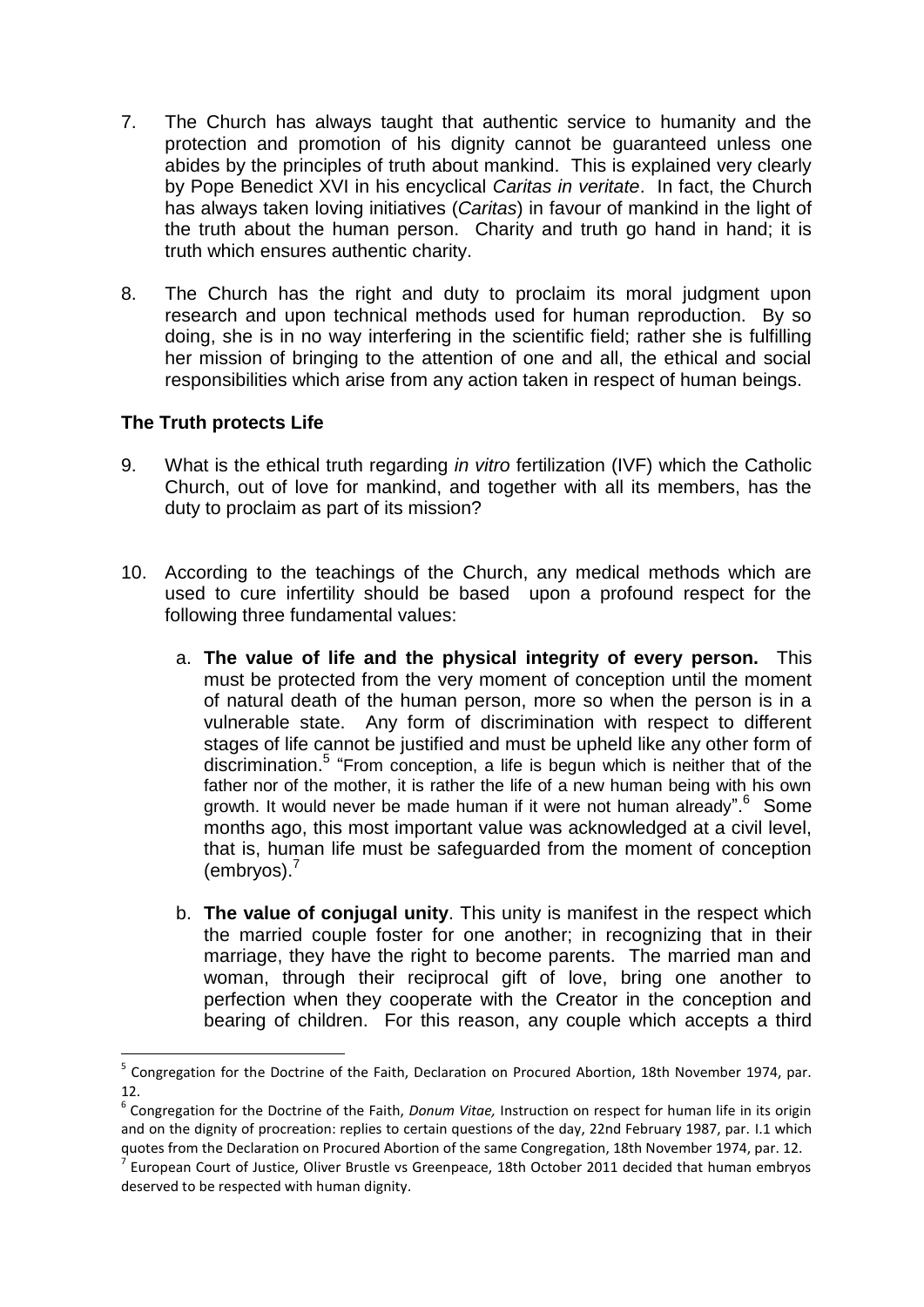party to participate in the process of artificial fertilization is in effecting constituting a rupture of their conjual unity, their conjugal fidelity; it also obstructs the right of the married couple to become parents exclusively through their mutual co-operative action.

- c. **The value of human sexuality in marriage**. The conception of a human person should be the outcome of the mutual self-giving love of the married couple This gift is realized through their sexual intimacy, an action through which the man and the woman become "one body". Therefore, bearing in mind this value, the conception of new life cannot be treated solely as a biological act. Neither can it be a technical process which produces embryos as if they were objects. The gift of human life should be eagerly accepted in marriage, which is the ideal and most natural situation for conception to take place, through personal acts which are exclusive and specific to married men and women. This is in conformity with the teachings of the Church which state that "there is an inseparable connection, established by God, which man on his own initiative may not break, between the unitive significance and the procreative significance which are both inherent to the marriage act".<sup>8</sup>
- 11. Therefore, every technical method which replaces the personal conjugal act fails to respect the dignity of the human person and of the unity of marriage and so this is not acceptable. On the other hand, such technical methods are acceptable when they aid the personal conjugal act to achieve its aim, that is to concieve human life.<sup>9</sup>

### **The natural law safeguards life**

 $\overline{a}$ 

- 12. The IVF method calls for the creation of several embryos in order for the desired child to be born. Even though a number of these embryos are not killed deliberately, but die a 'natural' death shortly after they are concieved, the fact remains that several embryos are being sacrificed and instrumentalized so that a child may be born. Both this procedure, as well as the method in which human embryos are being selected in order that a child may be born, confirms that the process, in itself, infringes upon human dignity. Everything points to the fact that *in vitro* fertilization methods, which at first glance seem to be at the service of life, are in fact, actually a threat to human life.
- 13. At times the scientific process involves the freezing of superfluous embryos (concieved through IVF) which are not selected to be implanted in the mother's womb (*cryo-preservation*). The Church makes it clear that it does not consider the freezing of embryos to be an acceptable solution. The document, *Donum Vitae,* which was previously referred to states clearly that: "*The freezing of embryos,* even when carried out in order to preserve the life

<sup>8</sup> Paul VI, Encyclical Letter, *Humanae Vitae*, 25th July 1968 par. 12. This teaching is repeated in Congregation for the Doctrine of the Faith, *Donum Vitae,* Instruction on respect for human life in its origin and on the dignity of procreation: replies to certain questions of the day, 22nd February 1987, p IIB4a

<sup>9</sup> Congregation for the Doctrine of the Faith, *Dignitas Personae,* Instruction on certain bioethical situations, 8th Settembru 2008, par. 12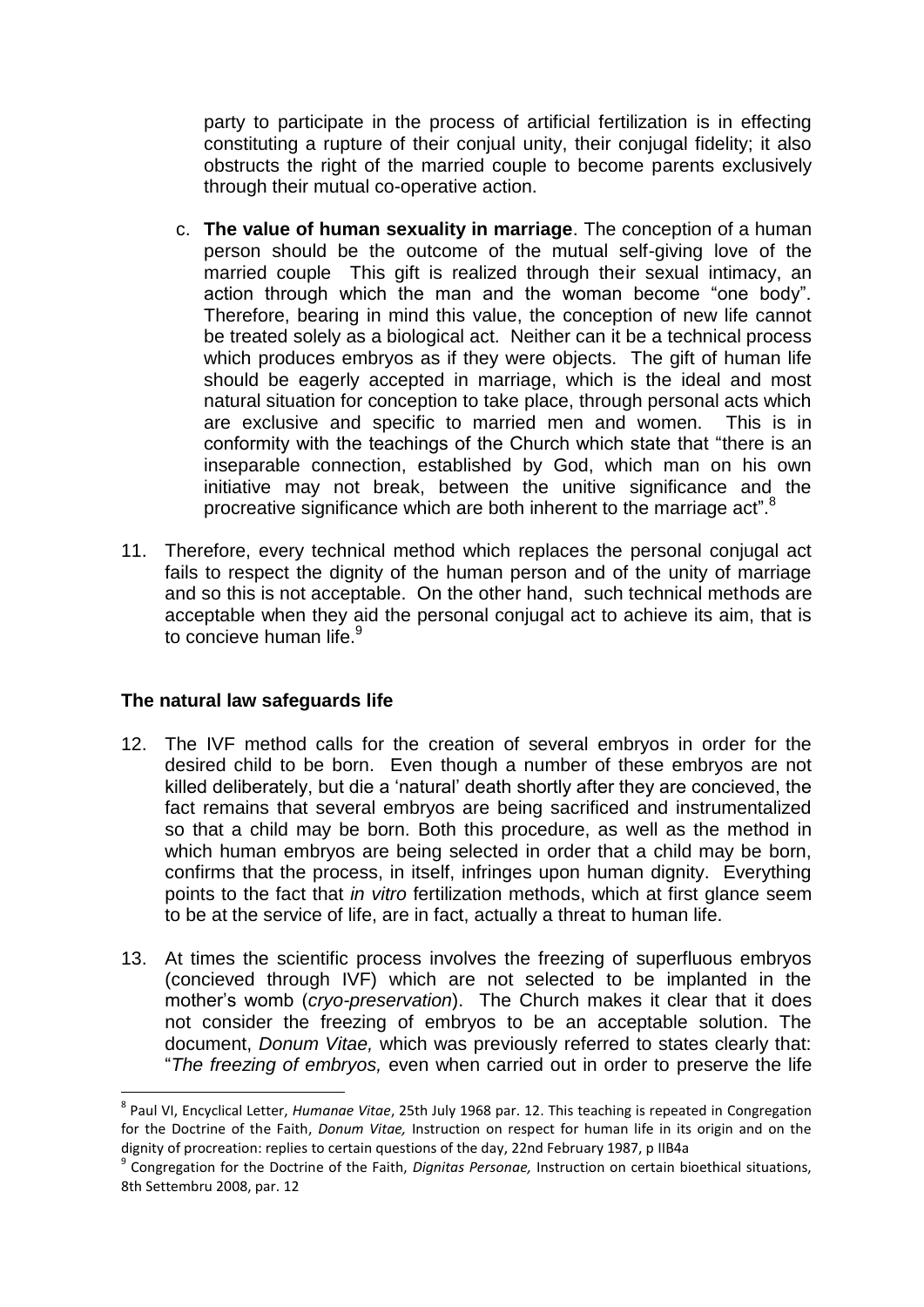of an embryo - cryopreservation - *constitutes an offence against the respect due to human beings* by exposing them to grave risks of death or harm to their physical integrity and depriving them, at least temporarily, of maternal shelter and gestation, thus placing them in a situation in which further offences and manipulation are possible".<sup>10</sup>

- 14. Parents can never concede to the freezing of their children. By so doing they would be shirking their responsibility as parents. On the other hand, if their 'offspring' is frozen without their consent, they would be unfairly deprived of their responsibility as parents. Through the freezing of these embryos, mankind is creating new orphanages. Besides this, the future of these frozen embryos is very bleak. The embryo, even while it is frozen, is still in possession of certain unalienable rights. A democratic society is duty-bound to oversee that the laws which protect these embryos are observed.
- 15. In some areas, it is being suggested that in order to mitigate the dangers of frozen embryos, such embryos which are not implanted in the mother's womb are put up for adoption. This is not a solution either because serious complications of a medical, psychological and legal nature may arise; this also poses greater ethical problems.
- 16. The *IVF* process involves methods which at times considers the person, who is still at the embryonic stage, to be merely "a mass of cells" which may be used, selected and dispensed with. Many times, a significant number of human embryos are sacrificed for the sake of the birth of the desired child. Such *in vitro* fertilization practices constitute the meditated and direct destruction of innocent human life. The Church Magisterium has always considered this destruction of embryos to be abortive. Blessed John Paul II teaches that: "Procured abortion is the deliberate and direct killing, by whatever means it is carried out, of a human being in the initial phase of his or her existence, extending from conception to birth".<sup>1</sup>

Therefore the above-mentioned practices cannot be morally justified in any way and under no circumstances. It is never morally permissible for a bad action (in this case, the destruction of a number of embryos) to atone for a good cause (in this case, the conception and birth of a desired child). It is a well-known moral principle that the end does not justify the means.

17. Human life should be safe-guarded and its integrity promoted from the very moment of conception. This obligation stems from the dignity of the human person which is at the foundation of all human rights. Therefore, this is an obligation which stems from the principles of natural law. Every person, because he is a person, has an inherent dignity which must be acknowledged and respected by others. For this reason, civil law would be just or unjust not based upon whether it agrees or disagrees with the religious ethical code, but if it is not in conformity with the human ethical code. This human ethical code, also referred to as the natural law, does not depend upon positive

1

 $10$  Par. I.6.

<sup>11</sup> John Paul II, Encyclical Letter *Evangelium Vitae*, 25th March 1995, par. 58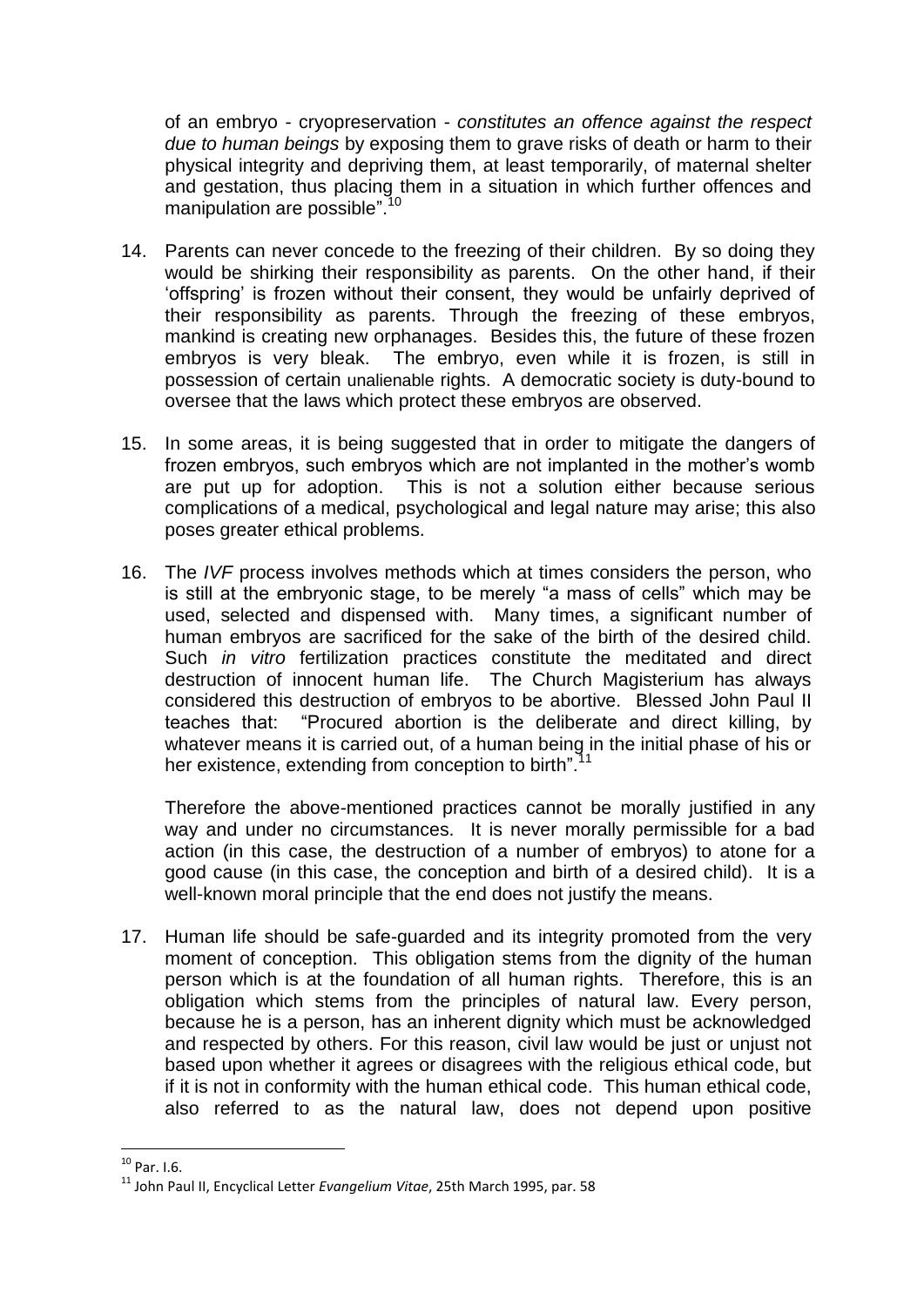parliamentary legislation; even more so, it cannot be tarnished or brushed aside by a majority vote in parliament.

18. It is a fact that in our country, the practice of IVF is widespread. It has just been reported that during the last 22 years, 750 women became pregnant through this method. It is also a well-known fact that where civil laws do not regulate the practice of IVF, there is great disorder. In continuation to what we stated earlier, we feel that civil law in respect of assisted procreation should aim to safe-guard the three values we have already mentioned, ie. the value of life and physical integrity of every person, the value of the unitive aspect of marriage and the value of human sexuality in marriage.

A law which does not safe-guard these values is morally wrong. There are different levels of ethical gravity emanating out of a law that does not respect these values. For this reason, men of goodwill who are responsible to draw up legislation are duty-bound in conscience to try and achieve the best possible benefits, or as far as possible, to mitigate dangers.

#### **Solidarity with couples who wish to accept the gift of life**

- 19. The Church, in deep solidarity with couples who are facing problems of infertility, desires that science will continue to develop and offer such technical methods which, without replacing the conjugal act, assist the couple's fertility processes. It is the hope of the Church that couples who are combatting infertility will not taken advantage of either psychologically nor financially, especially since their situation already poses enough stress as it is.
- 20. The Church is heavily committed in several ways to assist couples who are facing such a situation and to offer proper guidance on the real nature of their condition. First of all, the Church steadfastly encourages couples not to concede to the temptation of taking "easy" solultions simply because these seem technically possible. Not only are these solutions morally wrong, but they are susceptible to danger in that they are to the detriment of the physical and mental health of the couple, most especially the woman. The Church is also committed to take initiatives that are morally good, in order to assure the utmost respect towards strengthening the couple and towards human life. Finally, it would be extremely helpful if one were to embark upon a serious scientific study with respect to the cause and prevention of infertility.
- 21. For this reason, the Church makes an appeal to all people and reminds them of their obligation to form their conscience properly. An authentic Christian conscience is formed in the light of the principles of natural law mentioned above and in conformity with the teachings of the Church. Catholics with a morally and correctly formed conscience are called upon to give witness to the Truth of Love, and this love is confirmed by the same truth.
- 22. In this respect we wish to address those couples who have overcome infertility problems by adopting or accepting to foster children. Their generosity is most exemplary and praiseworthy. These couples offer hope